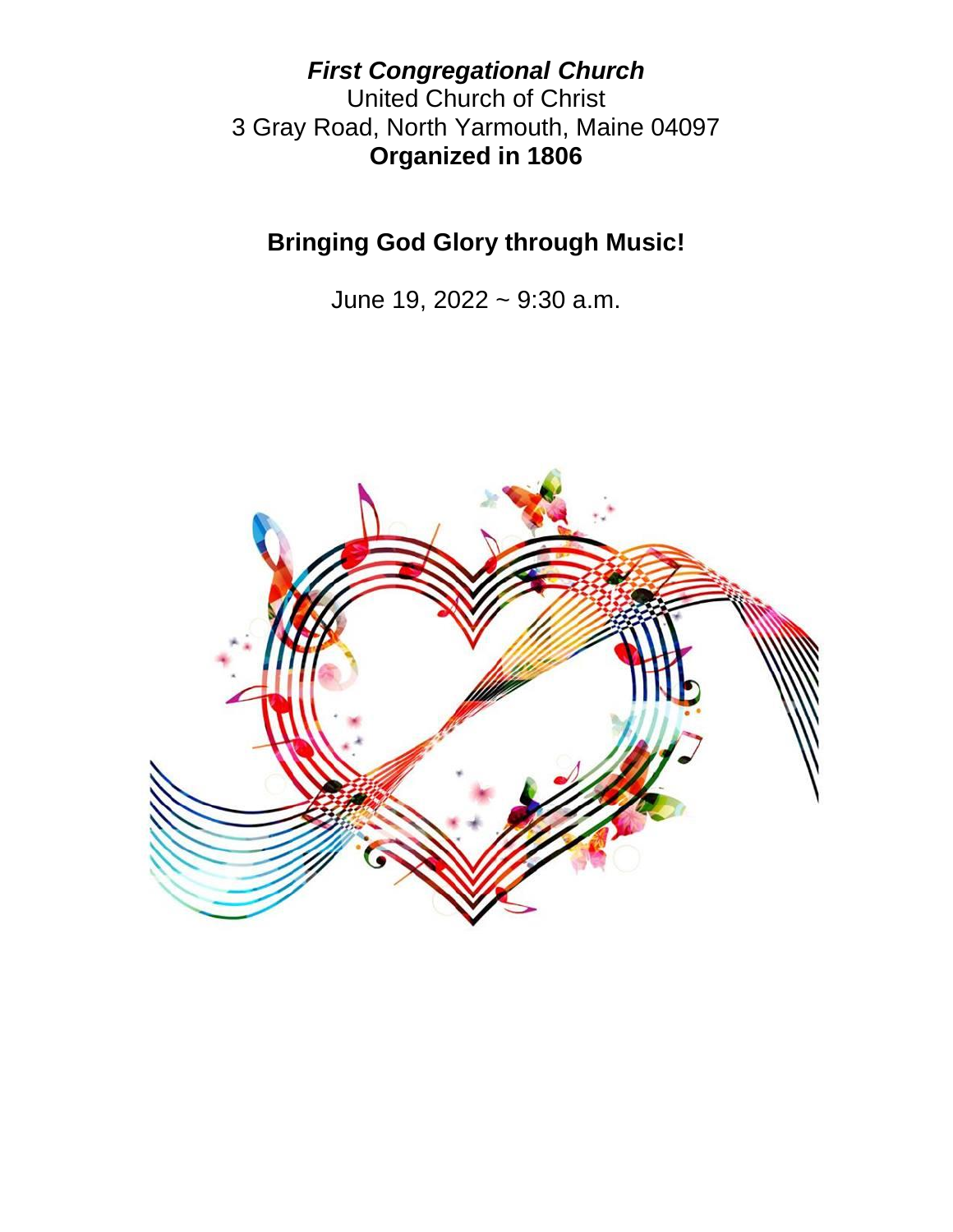# **June 19, 2022 Bringing God Glory through Music!**

*Music is the art of the prophets, the only art that can calm the agitations of the soul; it is one of the most magnificent and delightful presents God has given us. ~Martin Luther*

Prelude Prelude on "Old 100th" Arr Michael Joseph

**Greetings** 

Words: John L. Bell, 2008 Music: South African Traditional *God welcomes all, strangers and friends. God's love is strong and it never ends!* 

Preparing our Hearts for Worship ~ Bringing in the Light of Christ

### **Call to Worship from Psalm 98**

- Leader: Sing to the Lord a new song, for the Lord has done marvelous things.
- **All: Shout for joy to the Lord, all you lands; lift up your voice, rejoice, and sing.**
- Leader: Make a joyful noise to the Lord, all the earth; break forth into joyous song and sing praises.
- **All: Sing praises to the Lord with the lyre, with the lyre and the sound of melody.**
- Leader: With trumpets and the sound of the horn Shout for joy before the Sovereign, the Lord.
- **All: Let the sea roar, and all that fills it; the world and those who live in it.**
- Leader: Let the rivers clap their hands; let the hills sing together for joy before the Lord.
- **All: Let us worship God!**

**\*Opening Song All Praise to God for Song God Gives #8**

Words: Carlton C. Buck, 1986 Music: Dale Wood, 1986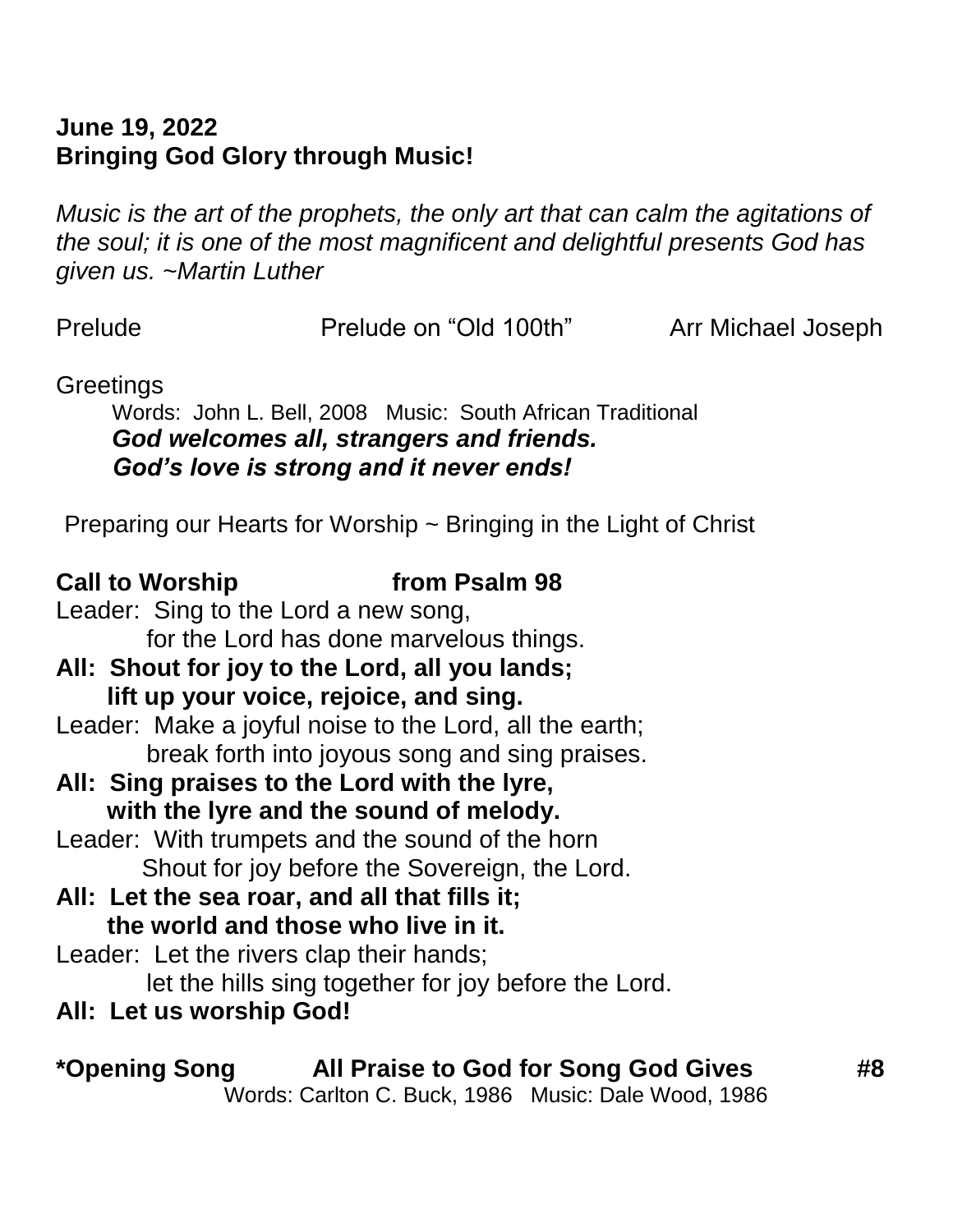**All Praise to God for song God gives, for music and a hope that lives; God's sacred word is so profound, we sing and let the truth re-sound.**  *God gave us music, gave us voice, sing alleluia and rejoice! We lift in faith secure and strong the scared word through sacred song.*

**The Word gives both the life and light, and guides us through the shades of night, so let the music sound God's praise as hymns bring gladness to our days.** 

*God gave us music, gave us voice, sing alleluia and rejoice! We lift in faith secure and strong the scared word through sacred song.*

**In song let God be glorified, for God is able to provide the music for the singers' art as song God places in the heart.** 

*God gave us music, gave us voice, sing alleluia and rejoice! We lift in faith secure and strong the scared word through sacred song.*

**All praise to God, whose sacred word has brought good news to all who heard. We worship God and sing with joy, and instruments of praise employ.** 

*God gave us music, gave us voice, sing alleluia and rejoice! We lift in faith secure and strong the scared word through sacred song.*

# **\*Unison Prayer of Invocation**

**God of many harmonies, God of different drummers, God of unity, we thank you for the gift of music! We rejoice that you invite us to come into your presence with hymns, rhythms, and instruments. When we have a song in our heart, you encourage us to make a joyful noise and fill the earth with thanksgiving! When we sit and weep and wonder how we will ever lift up our songs to you again, you invite us to join our voices in psalms of lament that help us give voice to our sorrow. And when we experience the renewal of your grace and blessings, you revel in our choruses of alleluias. Remind us, God, that there truly is a song for every season of our lives. You dwell with us in those seasons and promise to hear our prayers, whether spoken, sung, or silent. Amen.**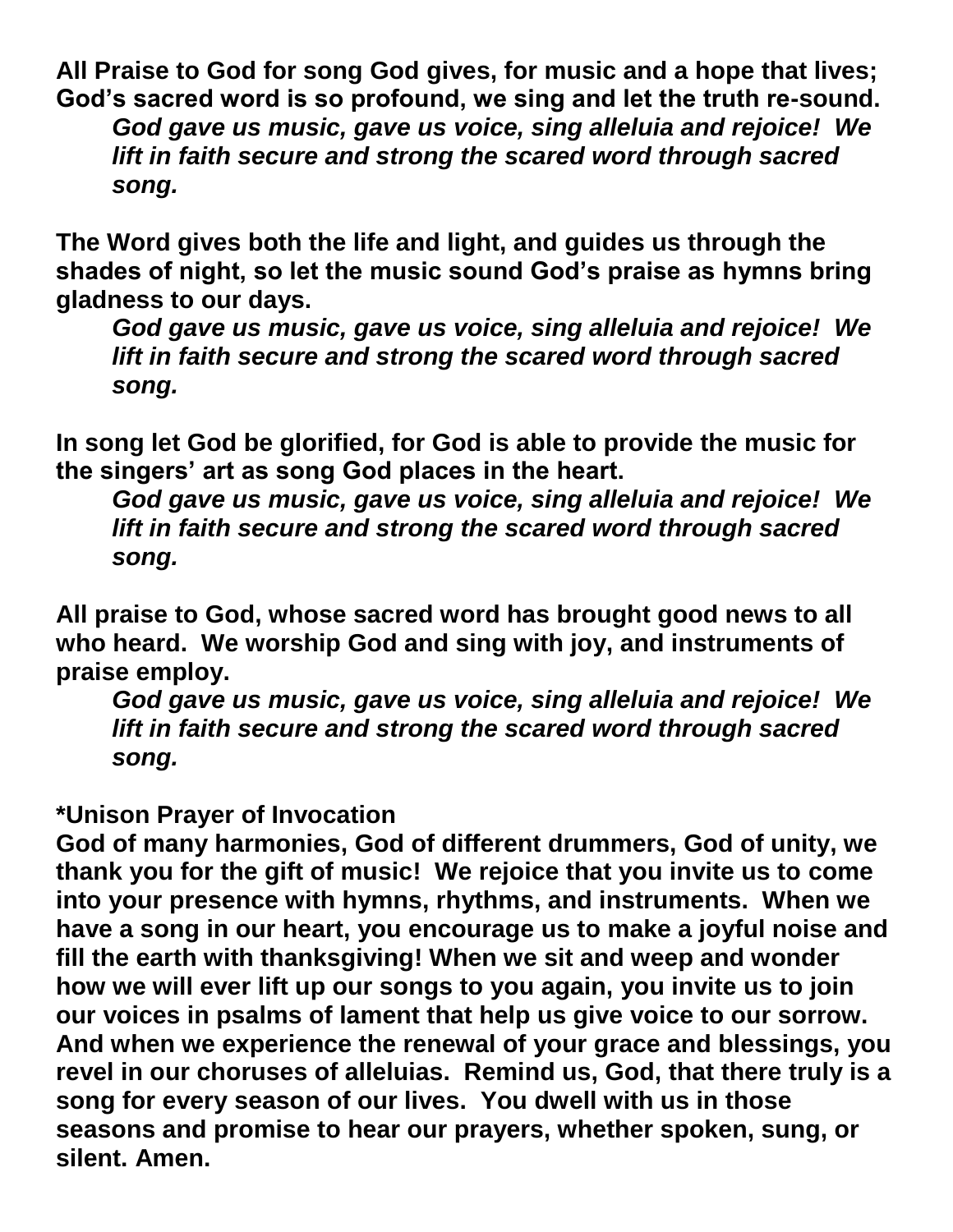#### **Passing the Peace of Christ! Song Cona Nobis Pacem 4297** Words: Traditional Latin Music: Traditional

## **Dona nobis pacem, pacem. Dona nobis pacem. Dona nobis pacem, pacem. Dona nobis pacem. Dona nobis pacem, pacem. Dona nobis pacem.**

| Choral Anthem | <b>Clap Your Hands</b> | Patti Drennan, 1992 |
|---------------|------------------------|---------------------|
|---------------|------------------------|---------------------|

Scripture Reading: Colossians 3

**15-17** Let the peace of Christ keep you in tune with each other, in step with each other. None of this going off and doing your own thing. And cultivate thankfulness. Let the Word of Christ—the Message—have the run of the house. Give it plenty of room in your lives. Instruct and direct one another using good common sense. And sing, sing your hearts out to God! Let every detail in your lives—words, actions, whatever—be done in the name of the Master, Jesus, thanking God the Father every step of the way.

Song "In the Highways" by Maybelle Carter (please join in)

**In the highways, in the hedges In the highways, in the hedges In the highways, in the hedges I'll be somewhere workin' for my Lord** *I'll be somewhere workin' I'll be somewhere workin' I'll be somewhere workin' for my Lord I'll be somewhere workin' I'll be somewhere workin' I'll be somewhere workin' for my Lord*

**If He calls me, I will answer If He calls me, I will answer If He calls me, I will answer I'll be somewhere workin' for my Lord** *I'll be somewhere workin' I'll be somewhere workin'*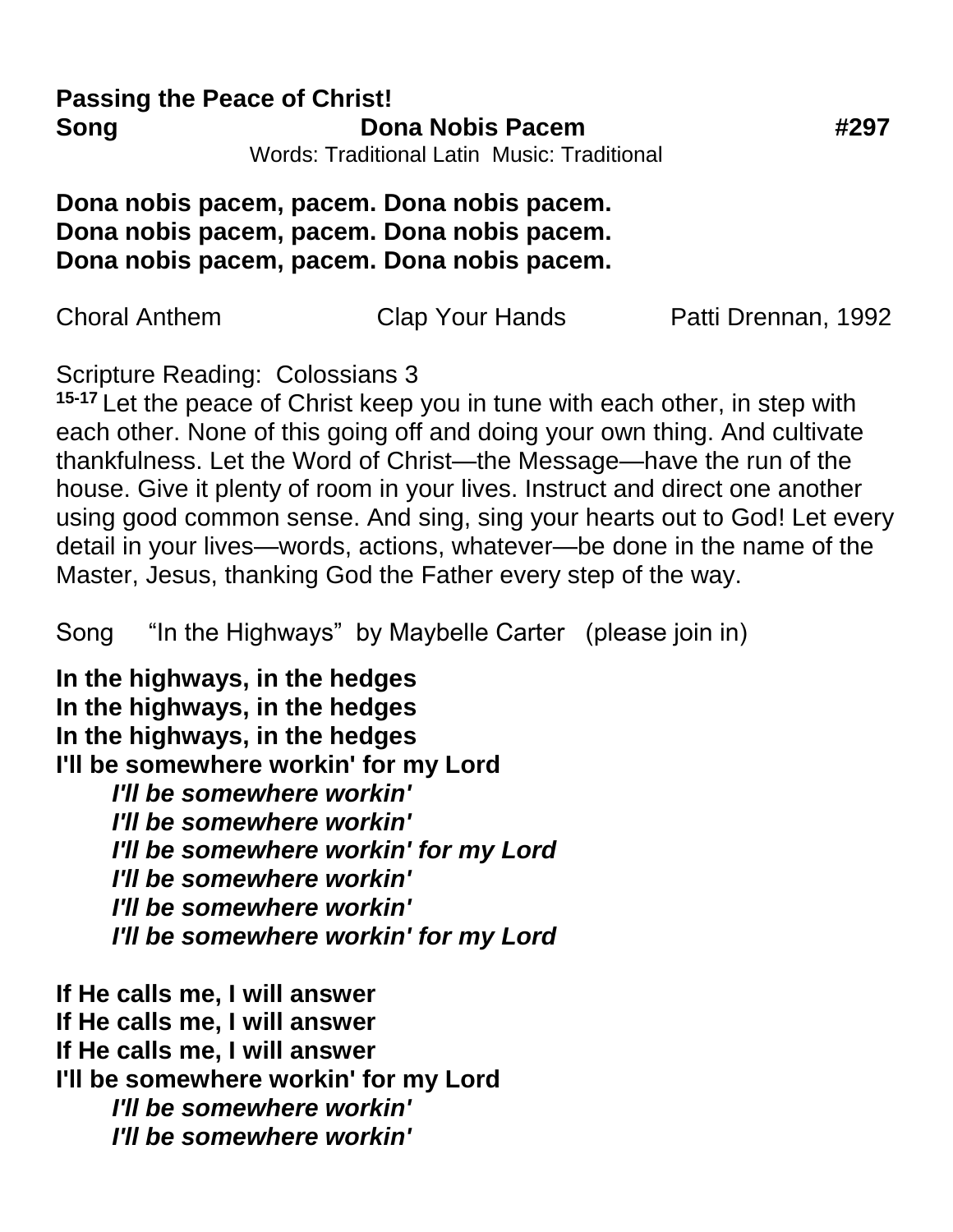*I'll be somewhere workin' for my Lord I'll be somewhere workin' I'll be somewhere workin' I'll be somewhere workin' for my Lord*

**In the highways, in the hedges In the highways, in the hedges In the highways, in the hedges I'll be somewhere workin' for my Lord** *I'll be somewhere workin' I'll be somewhere workin' I'll be somewhere workin' for my Lord* Source: [LyricFind](https://www.lyricfind.com/) *I'll be somewhere workin'* **Songwriters: Maybelle Carter** *I'll be somewhere workin'* **I'll be somewhere workin'** In the Highways lyrics © Peermusic Publishing *I'll be somewhere workin' for my Lord*

Reflection Priscilla Brobst

Hymn Sing 1 verse of your choice of a favorite hymn!

Reflection

**\*Song God of the Sparrow God of the Whale #70**  Words: Jaroslav J. Vajda, 1983 Music: Carl F. Schalk, 1983

**God of the sparrow, God of the whale, God of the swirling stars. How does the creature say Awe, How does the creature say Praise.**

**God of the earth-quake, God of the storm, God of the trumpet blast. How does the creature say Woe, How does the creature say Save.**

**God of the rainbow, God of the cross, God of the empty grave, How does the creature say Grace, How does the creature say Thanks.**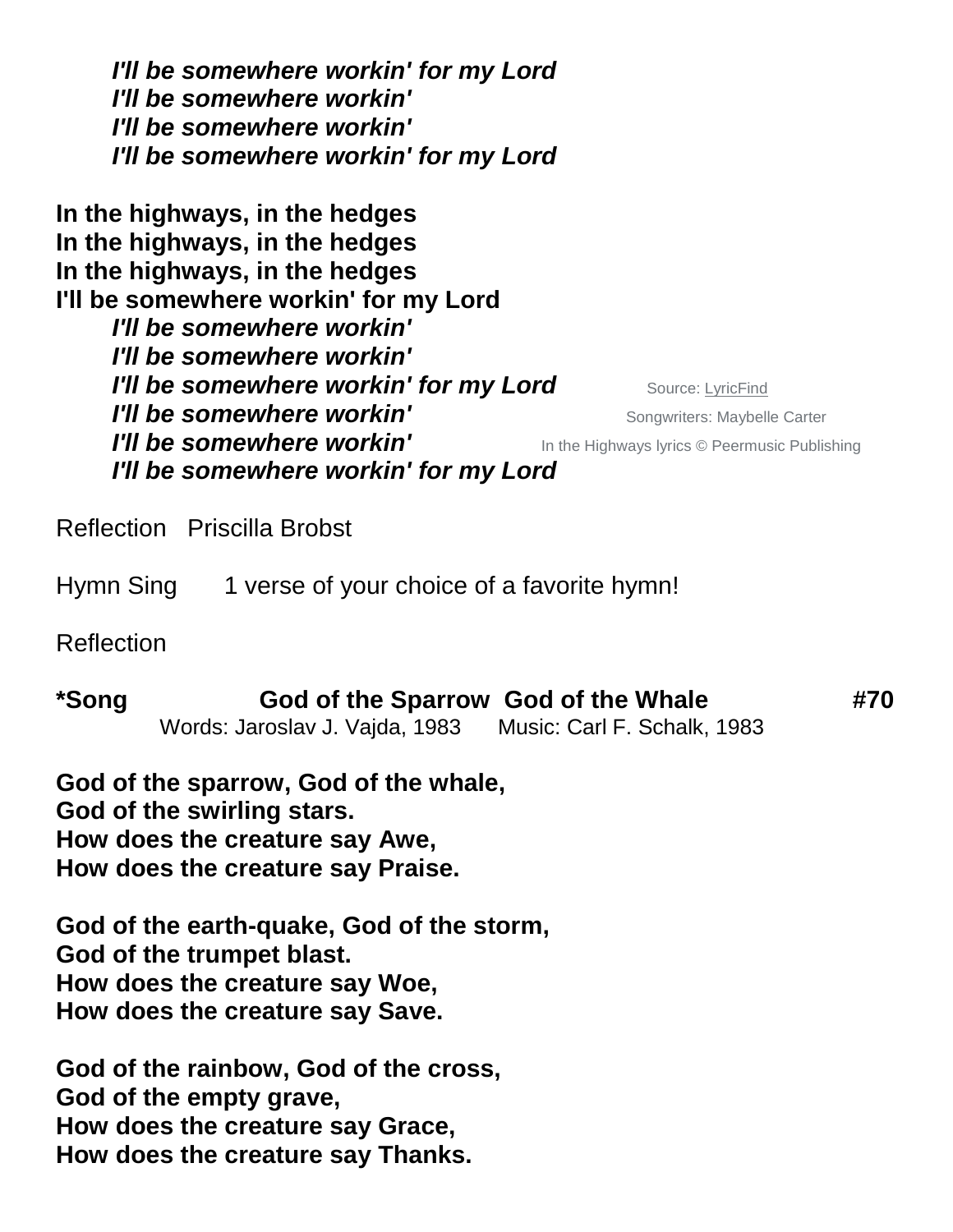**God of the hungry, God of the sick, God of the prodigal, How does the creature say Care, How does the creature say Life.**

**God of the neighbor, God of the foe, God of the pruning hook, How does the creature say Love, How does the creature say Peace.**

**God of the ages, God near at hand, God of the loving heart, How do your children say Joy, How do your children say Home.**

Prayers of the People and the Lord's Prayer

**Our Father who art in heaven, hallowed be thy name. Thy kingdom come. Thy will be done, on earth as it is in heaven. Give us this day our daily bread. And forgive us our debts, as we forgive our debtors. And lead us not into temptation, but deliver us from evil: For thine is the kingdom, and the power, and the glory forever. Amen.**

Call to Offering

Special music: "How Great is the Miracle" by Sally DeFord, 1989 Duet: David and Jesse Myers-Wakeman

# **\*Doxology**

Words: Thomas Ken, 1674; adapt William B Abernathy, 1995 Music: Louis Bourgeois, 1551

*Praise God, from whom all blessings flow; Praise God, all creatures here below; Praise God for all that love has done; Creator, Christ, and Spirit, One. Amen.* 

Prayer of Dedication

Choir **Fly Away Medley** Traditional Gospel Music, arranged by Mark Hayes, 2002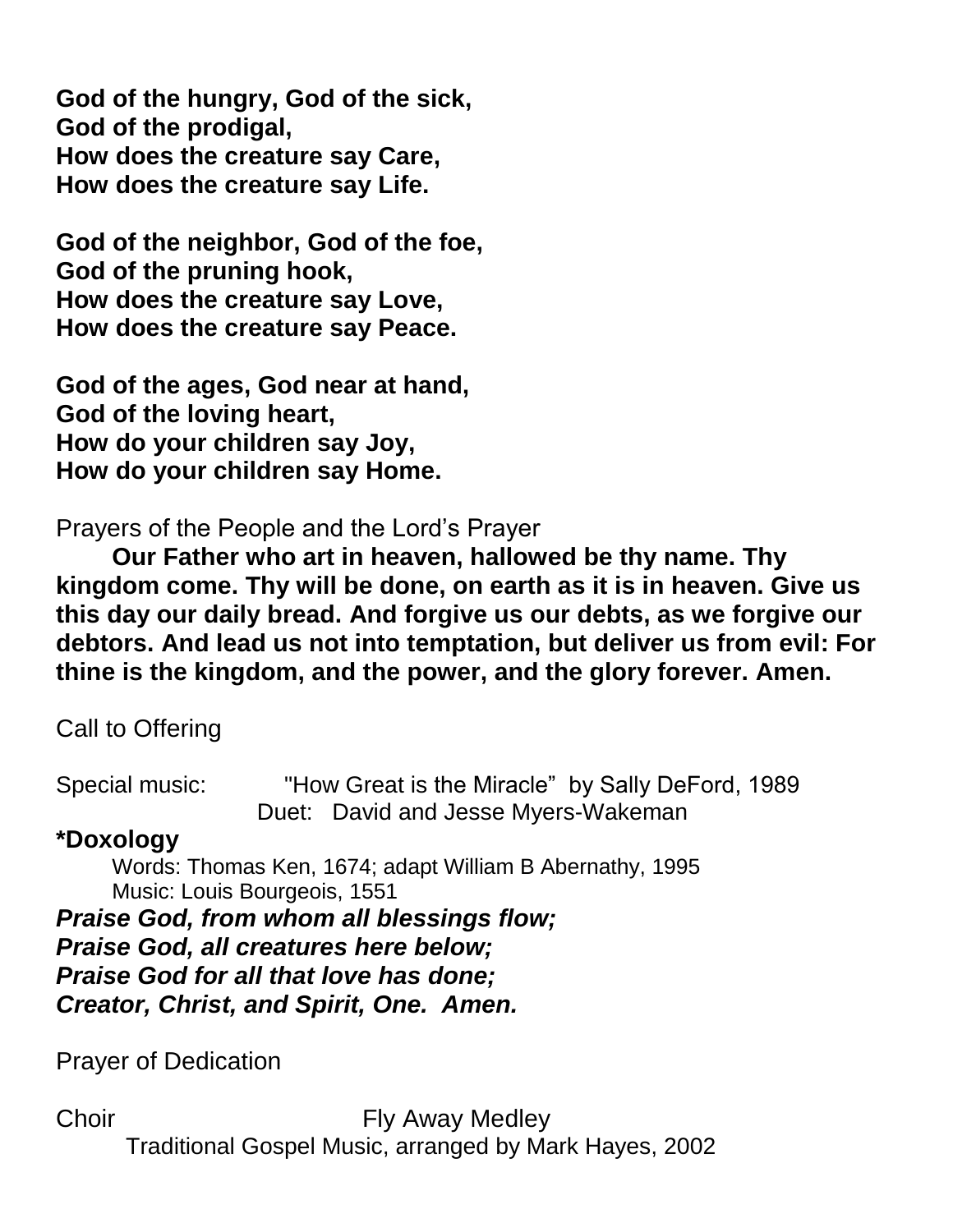# **\*"Star" Song I am the Light of the World! #469**

Words: Jim Strathdee, 1969, in response to a Christmas poem by Howard Thurman Music: Jim Strathdee

**Chorus: "I am the Light of the World! You people come and follow me!" If you follow and love, you'll learn the mystery of what you were meant to do and be.**

**When the song of the angels is stilled, when the star in the sky is gone, when the magi and the shepherds have found their way home, The work of Christmas is begun!** *Chorus*

**To find the lost and lonely one, to heal that broken soul with love, to feed the hungry children with warmth and good food, to feel the earth below the sky above!** *Chorus*

**To free the prisoner from his chains, to make the powerful care, to rebuild the nations with strength and goodwill, to see God's children everywhere.** *Chorus*

**To bring hope to every task you do, to dance at a baby's new birth, to make music in an old person's heart, and sing to the colors of the earth!** *Chorus*

\*Benediction

Go in peace, my friends. Celebrate the wonders of creation, and know that in all of the seasons of our lives God is with us. Listen to the songs of the waves and the hymns of the trees. Touch the earth with love and respect. May God bless us and hold us gently as we seek to do God's work in the world. Our service has ended. Our service begins. Amen.

You are invited to be seated following the benediction to enjoy the Postlude

Postlude **Holy, Holy, Holy** Holy arr. Piet Post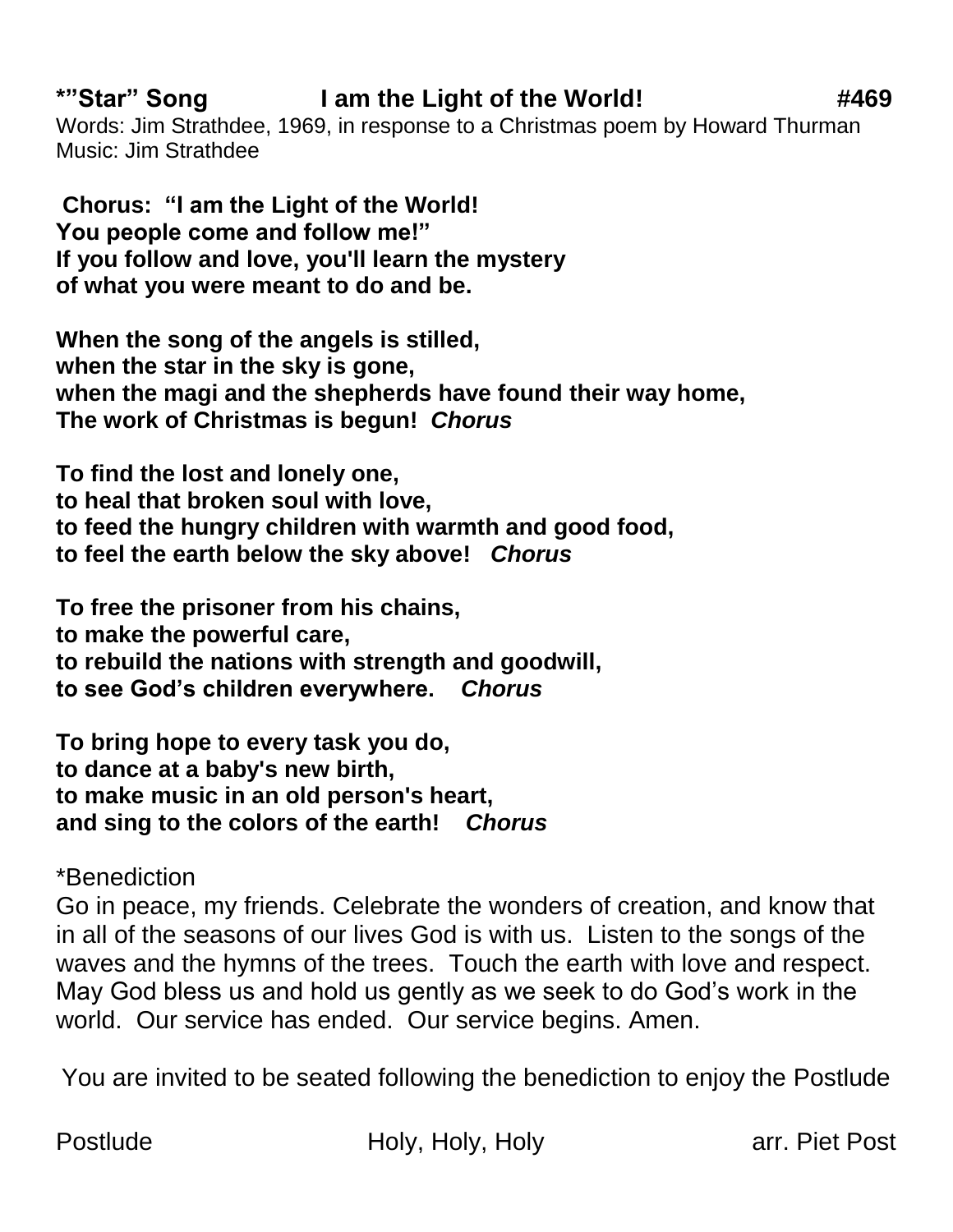# **\***Congregation standing as you are able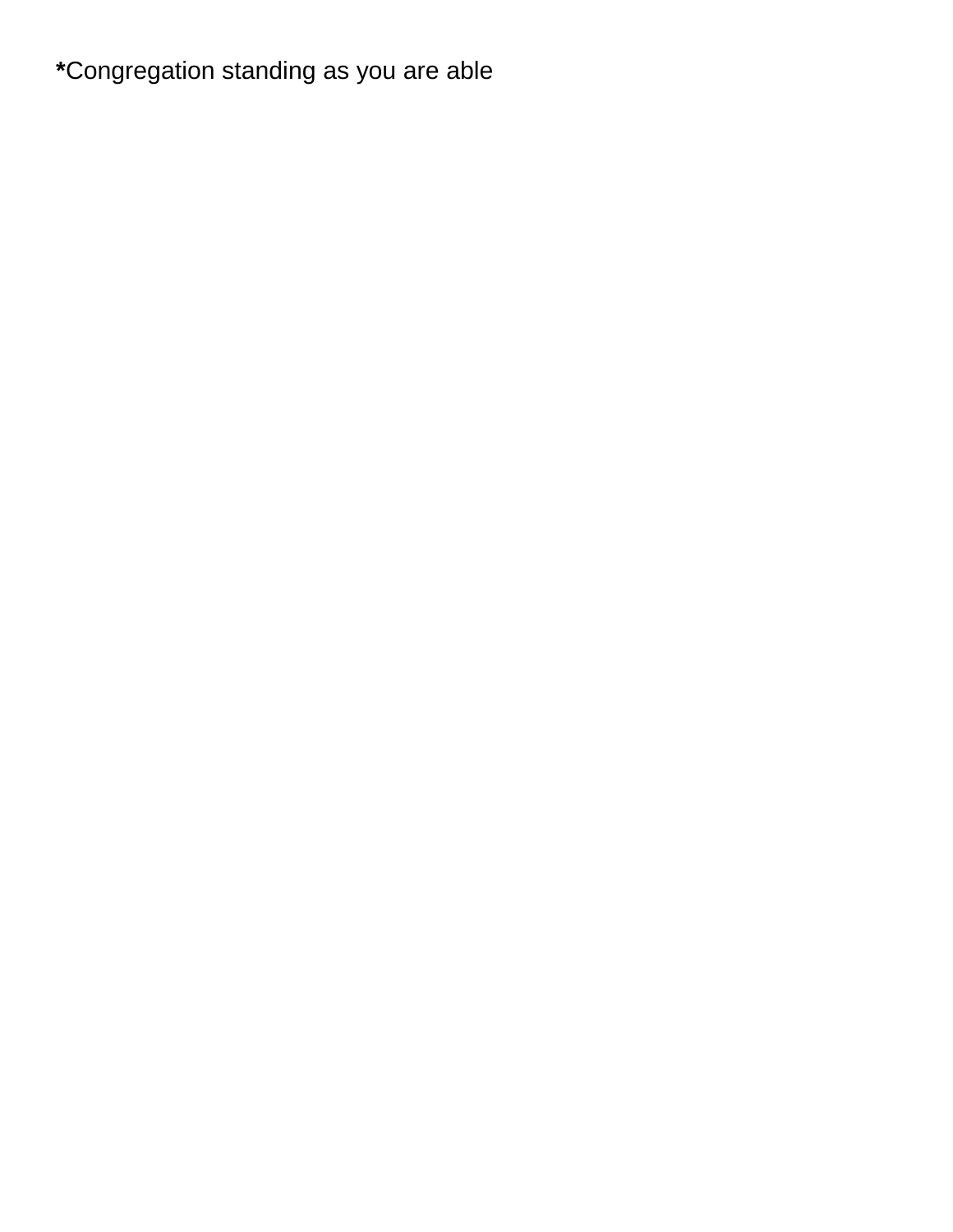**Strawberry Festival**

**Our annual Strawberry Festival will take place on Saturday, June 25 from 1:00-3:00 pm. We are looking for volunteers to help during this successful yearly event. Please contact Leah Davis at [mamad115@hotmail.com](mailto:mamad115@hotmail.com) if you can help.**

**Thanks to our fantabulous choir director David Myers-Wakeman and our whole choir for sharing their talents, and everyone else who is participating today!**

**A special thanks to our retiring organist, Linda Lambrides for sharing her time and talents and love with us here at North Yarmouth Congregational Church in our Music Ministry for more than 20 years! Please join us in the Fellowship Hall following worship for some refreshments to celebrate with her.**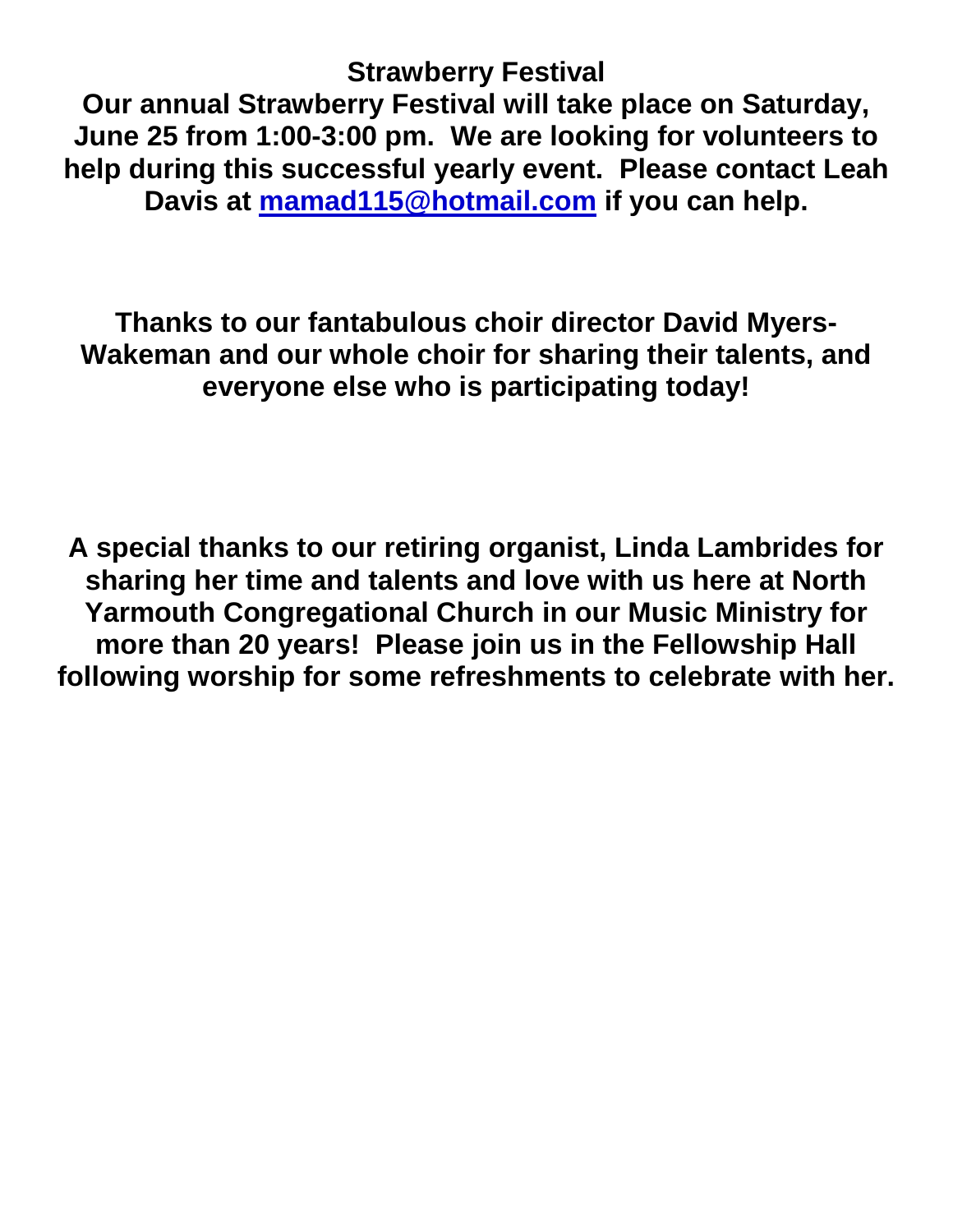**Staff** 

Pastor: Rev. Nancy J. White Administrative Assistant: Lyn Glassock Organist: Peter Dickson Organist: Linda Lambrides\* Choir Director: David Myers-Wakeman Sexton: Mark R.H. Heath Treasurer: Liz McGlinn, CPA, CGMA

Church Phone: 829-3644 Church e-mail: nyarmouthccucc@gmail.com

Rev. Nancy J. White phone: 207-504-6289 Rev. Nancy J. White email: nyccrevnancy@gmail.com

Church Website: http://nyccucc.com Maine Conference Website: www.maineucc.org YouTube: youtube.com/c/nyccucc

This service was held in person and recorded and streamed live on YouTube.

If you are not receiving church emails and would like to, please send an email to [nyarmouthccucc@gmail.com](mailto:nyarmouthccucc@gmail.com) asking to be added to the list. Like the NYCC FB page and you will be notified of what is happening there, too!

Offering can also be made online through Tithely at<https://tithe.ly/give?c=1301940>